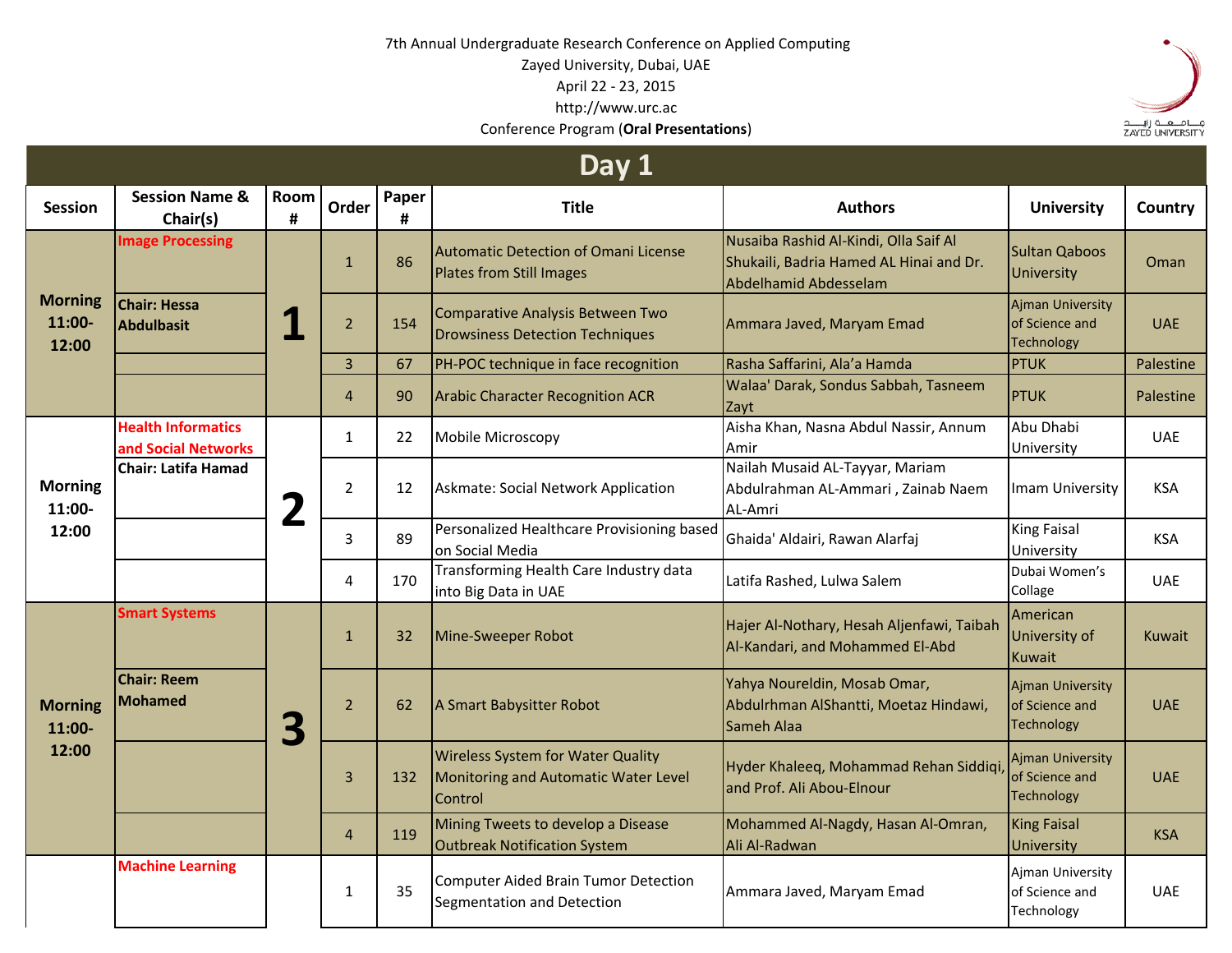## 7th Annual Undergraduate Research Conference on Applied Computing Zayed University, Dubai, UAE April 22 - 23, 2015 http://www.urc.ac Conference Program (**Oral Presentations**)



| <b>Session</b>                        | <b>Session Name &amp;</b><br>Chair(s)        | Room<br># | Order          | Paper<br>#     | <b>Title</b>                                                                            | <b>Authors</b>                                                                                                       | <b>University</b>                                 | Country    |
|---------------------------------------|----------------------------------------------|-----------|----------------|----------------|-----------------------------------------------------------------------------------------|----------------------------------------------------------------------------------------------------------------------|---------------------------------------------------|------------|
| <b>Morning</b><br>11:00-              | Chair: Khadija<br><b>Salahaldin</b>          | 4         | $\overline{2}$ | 91             | An Approach for Detecting and Analyzing<br><b>Traffic Flow</b>                          | Fatma Ali Al-Maqbali, Alia Salim Al-Harthi,<br>Tuqa Rashed Al-Shehhi, Samah Humoud Al<br>Mawali                      | College of<br><b>Applied Sciences</b>             | Oman       |
| 12:00                                 |                                              |           | 3              | 116            | Automated Crowd Monitoring System in<br><b>Public Places</b>                            | Sirin Fayez Haddad                                                                                                   | Jordan University<br>of Science and<br>Technology | Jordan     |
|                                       |                                              |           | 4              | 98             | Traffic Signs Recognition System for<br><b>Improving Roads Safety</b>                   | Fareed Qararyah, Jihad Kittaneh, Qais<br>Ibrahim                                                                     | <b>PTUK</b>                                       | Palestine  |
| <b>Afternoon</b><br>$2:45 - 3:45$     | <b>Network Computing</b>                     | 1         | $\mathbf{1}$   | 106            | <b>Offering HSS as a Virtualized Service</b>                                            | Buthaina Zaid Al Kathiri, Mariam Ahmed Al<br>Hammadi, Fatna Belgasmi                                                 | Zayed University                                  | <b>UAE</b> |
|                                       | <b>Chair: Shaikha</b><br><b>Abdalla</b>      |           | $\overline{2}$ | $\overline{4}$ | <b>Monitoring Aquaponic System Using</b><br><b>Wireless Sensor Network</b>              | Nahid J. Mohammadi, Nafisa Abdul Razak<br>Maaz, Noora Ibrahim Mohammad Al Balooshi,<br>Shamma Aref Hasan Ali Abdulla | <b>UAEU</b>                                       | <b>UAE</b> |
|                                       |                                              |           | 3              | 11             | Laser Tag Game with Smartphone<br>Applications and Wireless Technologies<br>Integration | Abdullah Alshamali, Ahmad Ayyad, Mosab<br>Al-Awad, Shehab Jamous                                                     | University of<br>Jordan                           | Jordan     |
| Afternoon<br>$2:45 - 3:45$            | <b>Secure Computing</b>                      | 2         | 1              | 19             | Random Section of Pixel-pair in the Tri-Way<br>Steganography Algorithm                  | Nada Mouhammad Aboueata, Sara<br>Yaqoob Al-Rasbi, Wafa Ahmed Al-Jaal,<br>Jihad M. Al-Ja'am                           | <b>Qatar University</b>                           | Qatar      |
|                                       | <b>Chair: Fatima Raed</b>                    |           | $\overline{2}$ | 40             | Beyond Passwords: A Practical Alternative<br>for User Authentication                    | Mohammad Al-Saban, Ahmed Al-Hanot,<br>and Abdulmallek Al-Kubaisi                                                     | <b>King Faisal</b><br>University                  | <b>KSA</b> |
|                                       |                                              |           | 3              | 81             | Real-Time Sound Morphing for Security and<br><b>Entertainment Applications</b>          | Abdulgader Mahmoud, Hamza Al<br>Maharmeh, Nasir al Nimr, Khalid Al<br>Zarouni                                        | Khalifa<br>University                             | <b>UAE</b> |
|                                       |                                              |           | 4              | 133            | Automated White Box PenTester                                                           | Hassan.A.Alnoury, Nour.F.Jallad                                                                                      | Princess Sumaya<br>University for<br>Technology   | Jordan     |
|                                       | <b>Education and</b><br><b>Technology</b>    |           | $\mathbf{1}$   | 37             | NEUTRINO for virtual learning                                                           | Alaa Aljahdali, Shaima'a Wahid, Haneen<br>Bahamdien, Alaa Hemali and Alaa Alattas                                    | <b>KAU</b>                                        | <b>KSA</b> |
| <b>Afternoon</b><br>2:45 - 3:45 Badri | Chair: Ruqiya Essa<br><b>Ghuloom Mohamed</b> | 3         | $\overline{2}$ | 50             | Automatic Attendance System Using QR<br><b>Codes</b>                                    | Handren Salman A.Samad                                                                                               | University of<br>Kurdistan                        | Iraq       |